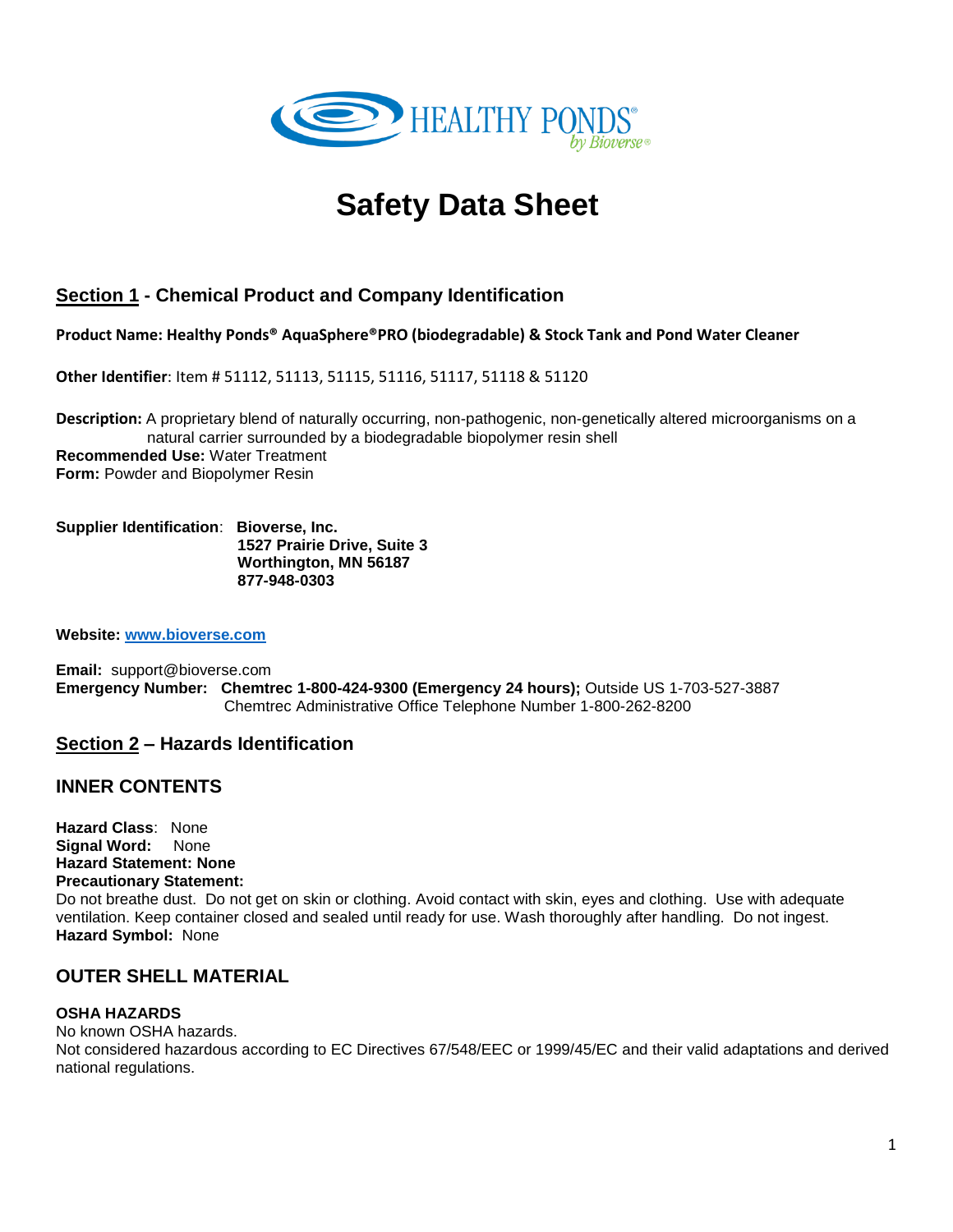

**HMIS Classification (estimated)**

| <b>Health hazard:</b>          | 0 |
|--------------------------------|---|
| Flammability:                  | 1 |
| <b>Physical hazards:</b>       | O |
| <b>NFPA Rating (estimated)</b> |   |
| <b>Health hazard:</b>          | 0 |
| Fire:                          | 1 |
| <b>Reactivity</b>              |   |

#### **Potential Health Effects**

**Eye:** May cause eye irritation.

**Skin:** May cause skin irritation. Under normal processing conditions at elevated temperatures, contact with molten material can cause thermal burns.

**Ingestion:** May be harmful if swallowed.

**Inhalation:** Dust from processing may cause irritation of the respiratory system.

**Chronic:** No information found.

## **Section 3 - Composition/Information on Ingredients**

## **INNER CONTENTS**

| CAS#            | <b>Chemical Name</b>  | <b>EINECS/ELINCS</b> | <b>IUB</b> | % by weight |
|-----------------|-----------------------|----------------------|------------|-------------|
| 9000-90-2       | Alpha amylase         | 232-565-6            | 3.2.1.1    | $< 0.1\%$   |
| 9012-54-8       | Cellulase             | 232-734-4            | 3.2.1.4    | $< 0.1\%$   |
| $9001 - 82 - 1$ | Lipase                | 232.619.9            | 3.1.1.3    | $< 0.01\%$  |
| $9014 - 01 - 1$ | Protease (subtilisin) | 232-752-2            | 3.4.21.62  | $< 0.05\%$  |

**Other components: remaining components of this product are proprietary, nonhazardous and/or are present at concentrations below reportable limits.**

#### **OUTER SHELL MATERIAL**

Product consists of a proprietary blend of polyhydroxyalkanoate (PHA) base polymer, additives, and mineral fillers.

#### **Section 4 – First Aid Measures**

#### **INNER CONTENTS**

- **Eyes:** Immediately flush eyes with plenty of water for at least 15 minutes, occasionally lifting the upper and lower eyelids; get medical aid.
- **Skin:** Get medical aid. Flush skin with plenty of water for at least 15 minutes while removing contaminated clothing and shoes. Wash clothing before reuse.
- **Ingestion:** Never give anything by mouth to an unconscious person. Get medical aid immediately. Do NOT induce vomiting. If conscious and alert, rinse mouth and drink 2-4 cupfuls of water.
- **Inhalation:** Get medical aid immediately. Remove from exposure and move to fresh air immediately. If not breathing, give artificial respiration. If breathing is difficult, give oxygen.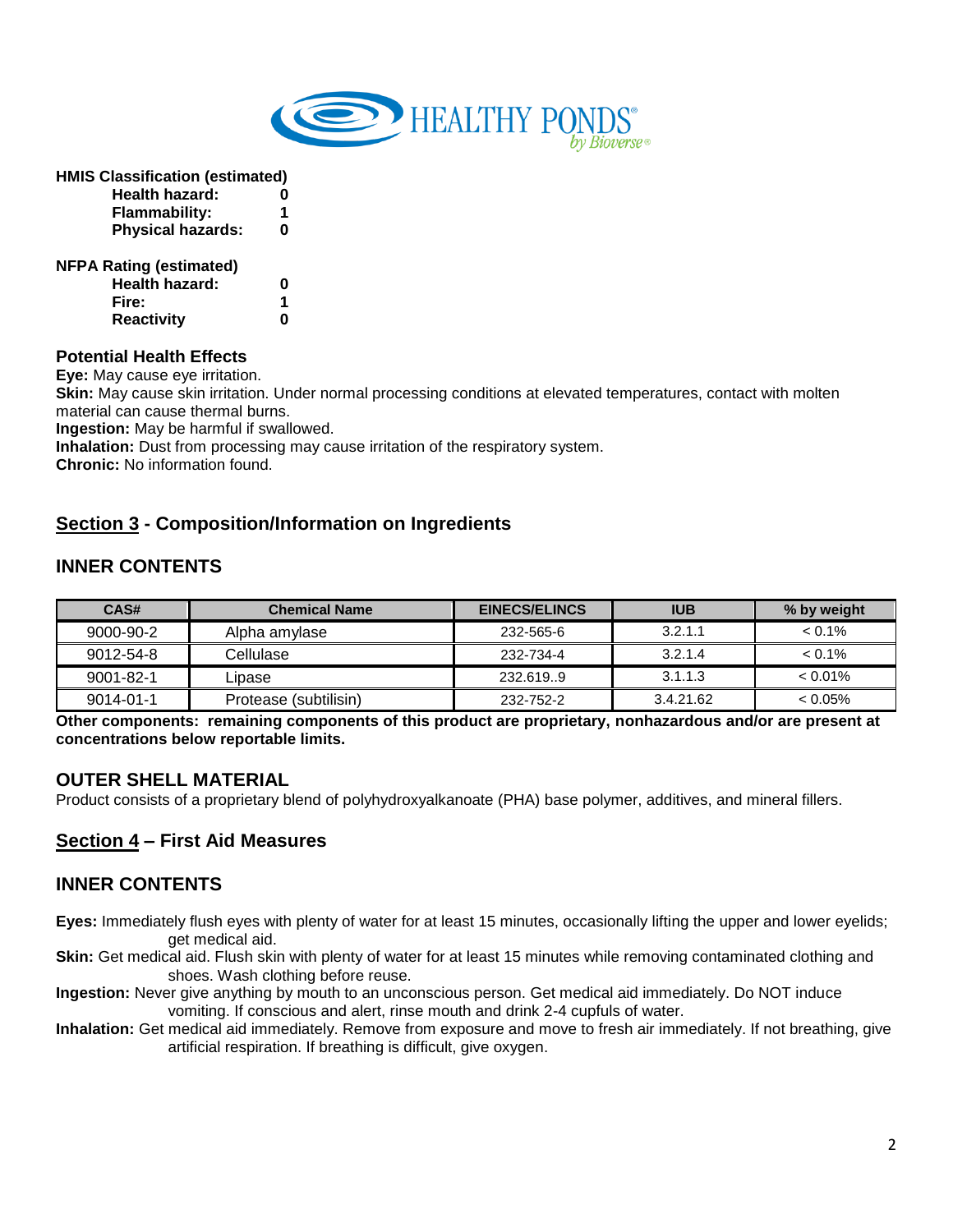

## **OUTER SHELL MATERIAL**

**Eyes:** Immediately flush eyes with plenty of water for at least 15 minutes, occasionally lifting the upper and lower eyelids. Get medical aid.

**Skin:** Wash off with soap and water.

**Ingestion:** Get medical aid immediately. Do not induce vomiting without medical advice. Call a physician. **Inhalation:** Heating resin above the recommended processing range, or above 200°C (392°F) will produce toxic fumes. Remove the victim from the exposure area to fresh air immediately. Give oxygen if breathing is difficult. Get medical aid. Give artificial respiration if not breathing. **Notes to Physician:** Treat symptomatically and supportively.

# **Section 5 – Fire Fighting Measures**

# **INNER CONTENTS**

**Fire Fighting Extinguishing media: Water, foam, chemical and carbon dioxide**

**Fire Fighting Chemical Hazards: May cause allergic respiratory reaction**

**Fire Fighting Protective Actions:** Not available

## **OUTER SHELL MATERIAL**

**Flash Point:** Not determined.

**Auto-Ignition Temperature:** Not determined.

**Extinguishing Media:** Use water spray, dry chemical, carbon dioxide, or chemical foam.

**Special Protective Equipment for Fire-fighters:** Wear a self-contained breathing apparatus in pressure-demand mode, MSHA/NIOSH (approved or equivalent), and full protective gear.

**Hazardous Combustion Products:** crotonic acid, carbon dioxide, carbon monoxide

**Combustible Dust:** Air-suspended fines, or dust, generated from product can present a dust explosion hazard from an ignition source, or from electrostatic discharge originating in the dust itself.

## **Section 6 - Accidental Release Measures**

# **INNER CONTENTS**

**Personal precautions, protective equipment and emergency procedures:** Contact unnecessary and unprotected personnel from entering area. Provide sufficient ventilation and remove contaminated clothing. Do not walk through spilled material. Avoid breathing dust.

**Environmental precautions:** Removal by mechanical means (ie vacuuming with HEPA filters) is preferred. Solid can be placed in sealed containers for disposal. Dilute remainder with plenty of water avoiding the formation of aerosols and flush to an approved drain according to local guidelines.

**Methods and material for containment and cleaning up:** Remove spilled material immediately to reduce the formation of dust using mechanical means (ie vacuuming with HEPA filters) is preferred. Solid can be placed in sealed containers for disposal. Dilute remainder with plenty of water avoiding the formation of aerosols and flush to an approved drain according to local guidelines.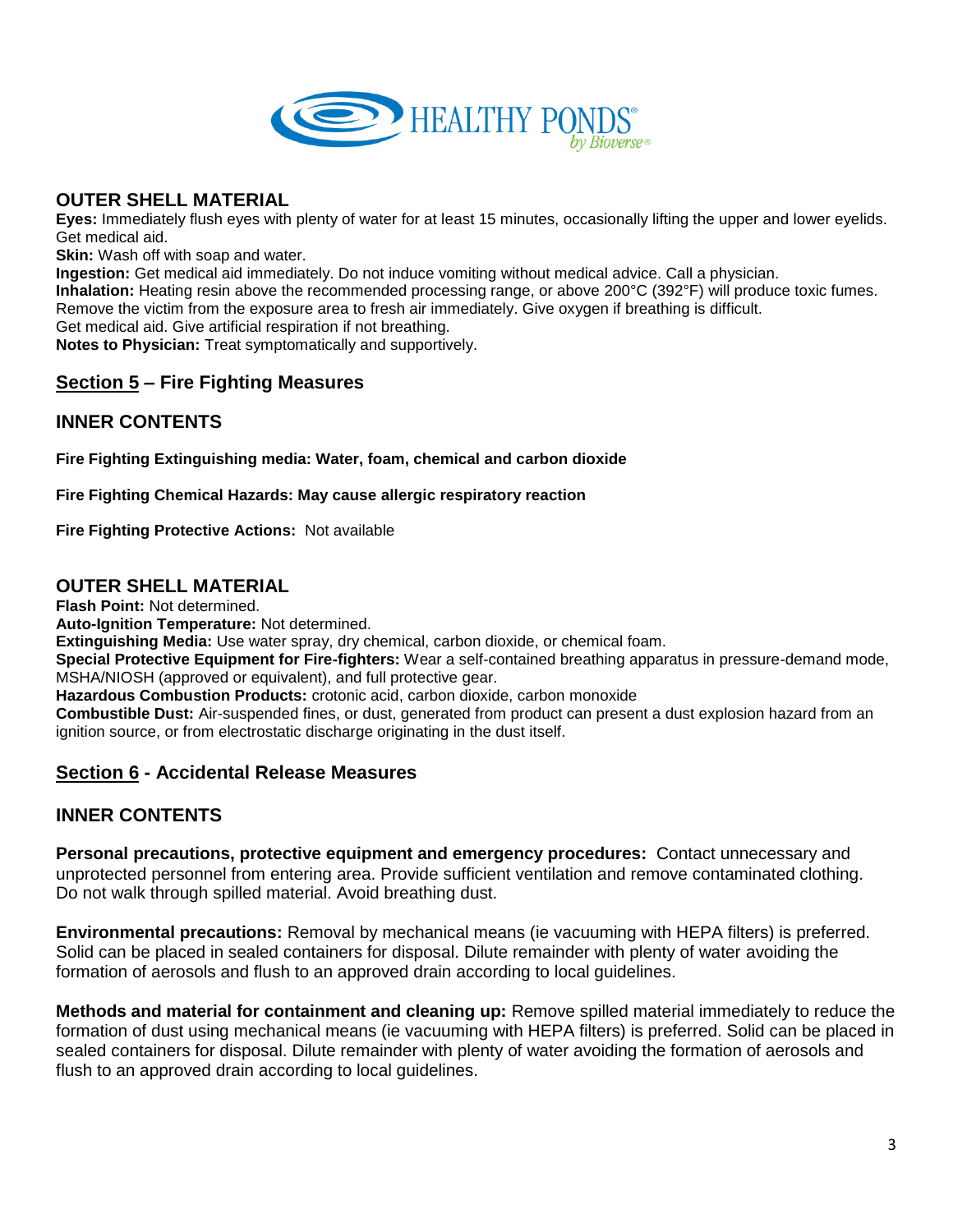

## **OUTER SHELL MATERIAL**

**General Information:** Use personal protective equipment as indicated in Section 8. Ventilate area. **Spills/Leaks:** Sweep up pellets. Vacuum fines, or dusts, using a combustible dust vacuum.

## **Section 7 - Handling and Storage**

# **INNER CONTENTS**

**Precautions for safe handling:** Segregate from acids, peroxides, and combustible organic materials or easily oxidizible materials. Keep from freezing. Protect against physical damage. Keep away from heat and flame.

**Conditions for safe storage including any incompatibilities:** Keep away from heat and flame. Store in a cool dry area in closed original containers.

#### **Hygiene: not specified**

## **OUTER SHELL MATERIAL**

**Handling:** Good industrial practices in housekeeping and personal hygiene should be followed. Minimize dust. Maintain operating temperature within the recommended processing range. Avoid contact with molten material and provide adequate ventilation during processing. When mechanical energy is used to process, or transfer, the materials, fines or dust can be generated. Systems and procedures should be designed to minimize the generation and accumulation of dust from the handling and processing of PHA resin. Refer to NFPA pamphlet 654: Standard for the Prevention of Fire and Dust Explosions from the Manufacturing, Processing, and Handling of Combustible Particulate Solids. **Storage:** resins have good storage stability, but extremes of temperature and humidity should be avoided. The maximum

recommended shelf life is two years. Resin should be stored in original shipping package. Keep the resin dry and sealed to exclude moisture. Store below 27°C (80°F).

## **Section 8 - Exposure Controls/Personal Protection**

## **INNER CONTENTS**

**Occupational exposure limits:** None established **Biological limit values:** None established **Appropriate engineering controls: Eye/face protective equipment: Skin protection: Respiratory protection:**

#### **OUTER SHELL MATERIAL**

**Engineering Controls:** Provide good general ventilation with additional local ventilation where the hot polymer may reside for long periods (leak areas, above the nozzle or die, in screen changers, in vent ports, etc.). Heating resin above recommended processing conditions or 200°C (392°F) will produce toxic fumes.

**OSHA Vacated PELs:** No OSHA Vacated PELs are listed for this chemical.

#### **Personal Protective Equipment**

**Eyes:** Wear appropriate protective eyeglasses described by OSHA's eye and face protection regulations in 29 CFR 1910.133 or European Standard EN166.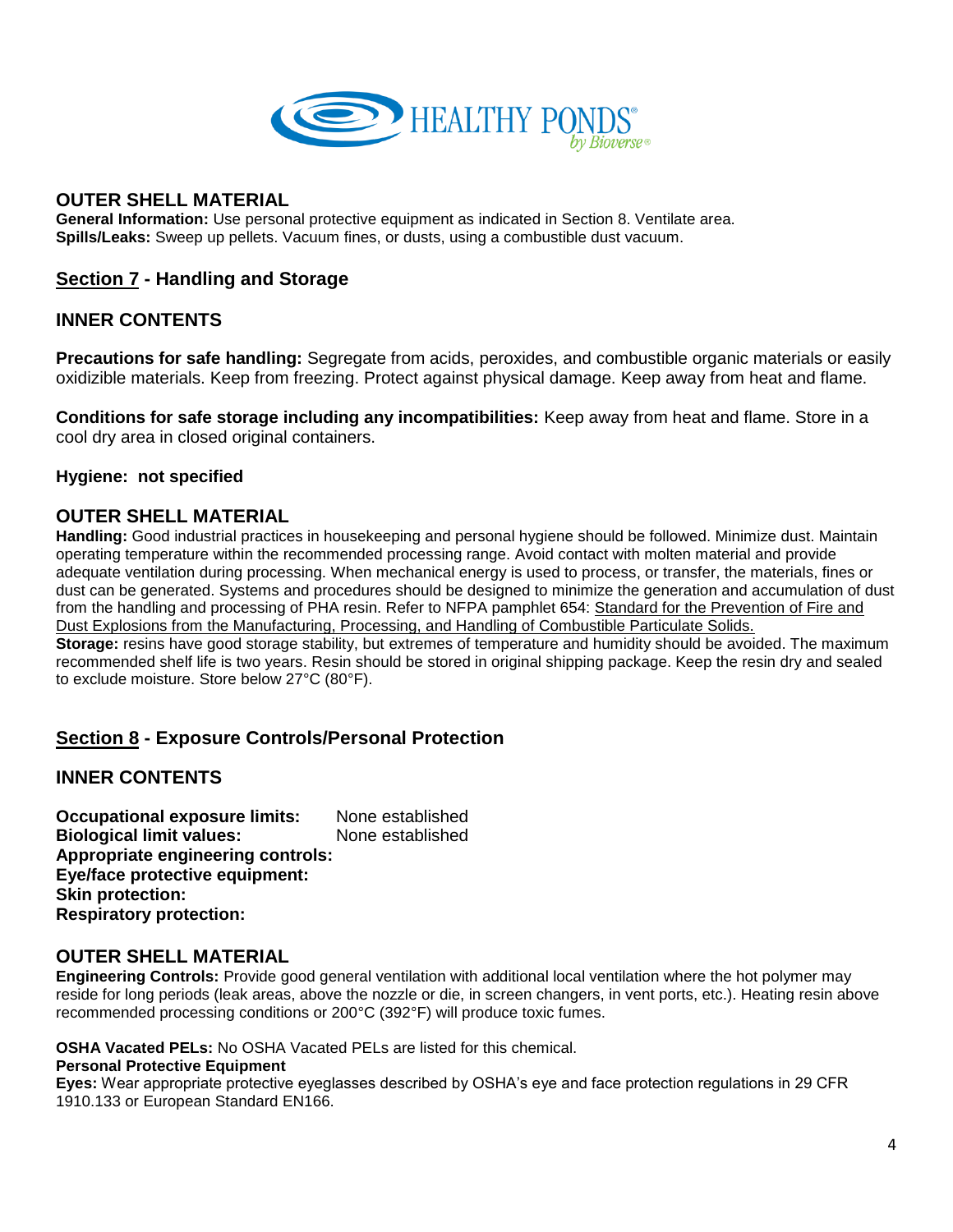

**Skin:** Hot polymer can cause thermal burns. Wear impervious clothing and insulated gloves where exposure to molten polymer is possible.

**Respirators:** Follow the OSHA respirator regulations found in 29 CFR 1910.134 or European Standard EN 149. Use a NIOSH/MSHA or European Standard EN 149 approved respirator if there is potential for exposure to dust or toxic fumes, or if irritation or other symptoms are experienced.

# **Section 9 - Physical and Chemical Properties**

## **INNER CONTENTS**

| <b>Physical State:</b>                                     | Solid                   |
|------------------------------------------------------------|-------------------------|
| Appearance:                                                | Tan free flowing powder |
| Odor:                                                      | Fermentation odor       |
| <b>Odor threshold:</b>                                     | Not established         |
| pH:                                                        | Not established.        |
| <b>Freezing/Melting Point:</b>                             | Not established.        |
| Initial boiling point and boiling range:                   | Not available.          |
| <b>Flash Point:</b>                                        | Not available.          |
| <b>Evaporation Rate:</b>                                   | Not available.          |
| <b>Flammability:</b>                                       | Not available           |
| Upper/lower flammability or exposure limits: Not available |                         |
| <b>Vapor Pressure:</b>                                     | Not available.          |
| <b>Vapor Density:</b>                                      | Not available           |
| <b>Relative Density:</b>                                   | Not established         |
| Solubility:                                                | Dispersible in water    |
| Partial coefficient: n-octanol/water:                      | Not available           |
| <b>Auto-ignition temperature:</b>                          | Not available           |
| <b>Decomposition temperature:</b>                          | Not available           |
| Viscosity:                                                 | Not available           |
| <b>Explosive properties:</b>                               | Not available           |
| <b>Oxidizing properties:</b>                               | Not available           |

**Other Information: No additional information.**

#### **OUTER SHELL MATERIAL**

**Physical State:** Solid **Appearance:** Off-white pellets **Odor:** Mild **pH:** Not applicable **Vapor Pressure:** Not determined **Vapor Density:** Not determined **Evaporation Rate:** Not available **Viscosity:** Not available **Boiling Point:** Not applicable **Melting Point:** 100°C-190°C (212°F-374°F) **Decomposition Temperature:** Above 200°C (392°F) **Specific Gravity/Density:** 1.4 g/cm<sup>3</sup> **Molecular Weight:** Approximately > 100,000 (by GPC) **Solubility:** Soluble in chloroform, methylene chloride, N-Methylpyrrolidone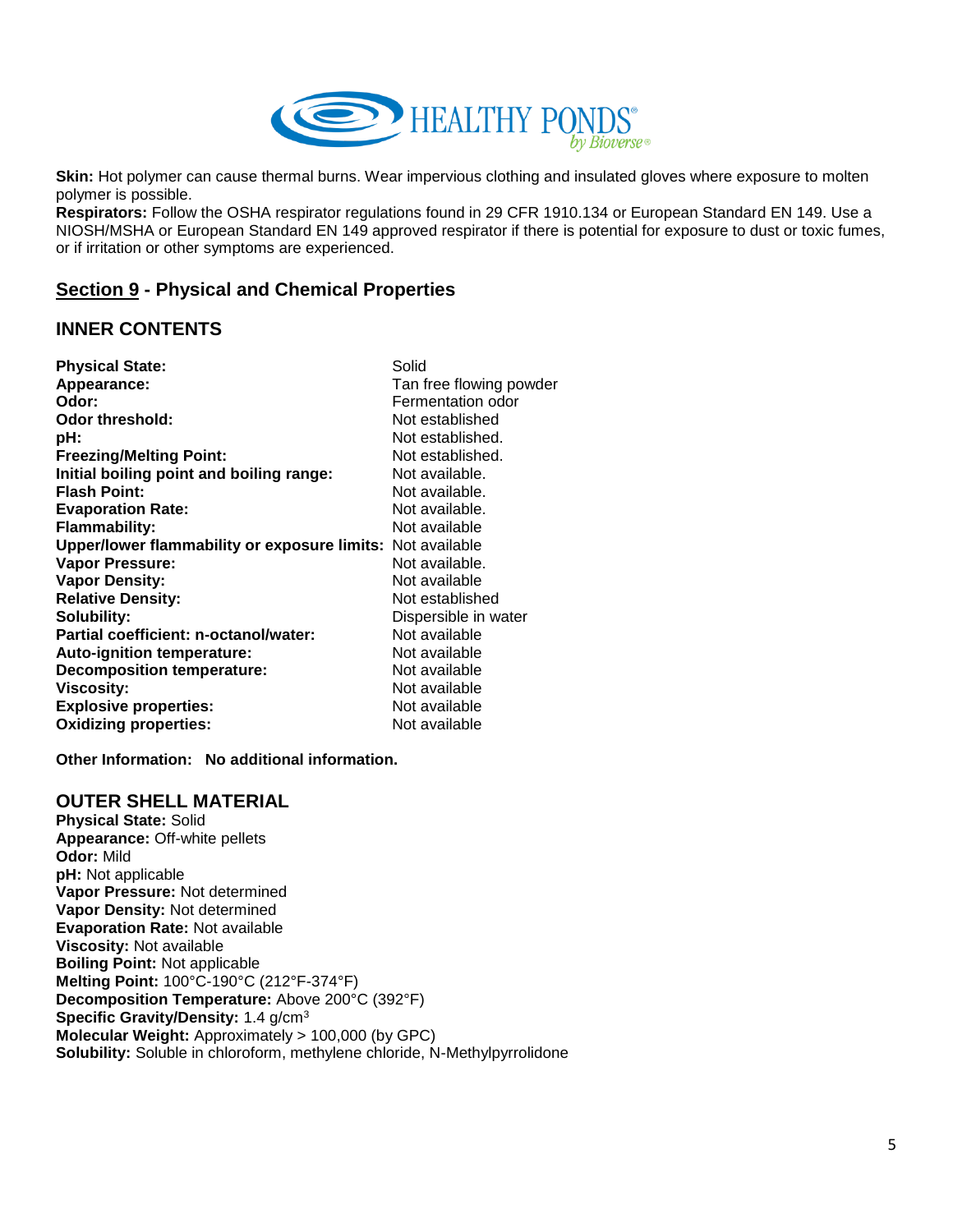

# **Section 10 - Stability and Reactivity**

## **INNER CONTENTS**

**Chemical Stability:** Stable. **Hazardous Reactions:** None identified **Conditions to Avoid:** None known **Incompatible materials:** None known **Hazardous decomposition products:** None

## **OUTER SHELL MATERIAL**

**Chemical Stability:** Stable under recommended storage conditions. See section 7. **Conditions to Avoid:** Incompatible materials, excess heat, flames ignition sources. **Incompatibilities with Other Materials:** Strong oxidizing agents, strong acids. **Hazardous Decomposition Products:** Carbon monoxide, carbon dioxide, crotonic acid **Hazardous Polymerization:** Will not occur.

# **Section 11 - Toxicological Information**

## **INNER CONTENTS**

**Acute toxicity:** Ingestion of this material is not known to result in adverse effects. No specific data available **Skin Corrosion/irritation:** this material may be a mild skin irritant. **Serious eye damage/irritation:** overexposure to the eye is characterized by irritation **Respiratory or skin sensitization:** overexposure by inhalation may cause sensitization and allergic response in hypersensitive individuals; not a skin sensitizer **Germ cell mutagenicity:** Not available. **Carcinogenicity:** Not listed by IARC, OSHA, or NTP **Reproductive toxicity:** No data available **Aspiration hazard:** see respiratory sensitization

## **OUTER SHELL MATERIAL**

**Epidemiology:** No information available. **Teratogenicity:** No information avaibable. **Reproductive Effects:** No information available. **Mutagenicity:** No information available. **Neurotoxicity:** No information available.

## **Section 12 - Ecological Information**

## **INNER CONTENTS**

**Ecotoxicity:** No specific data available **Persistence and degradability:** No specific data; components are considered to be biodegradable. **Bioaccumulation potential:** No specific data available; components considered to be biodegradable will not bioaccumulate. **Mobility in soil:** No data available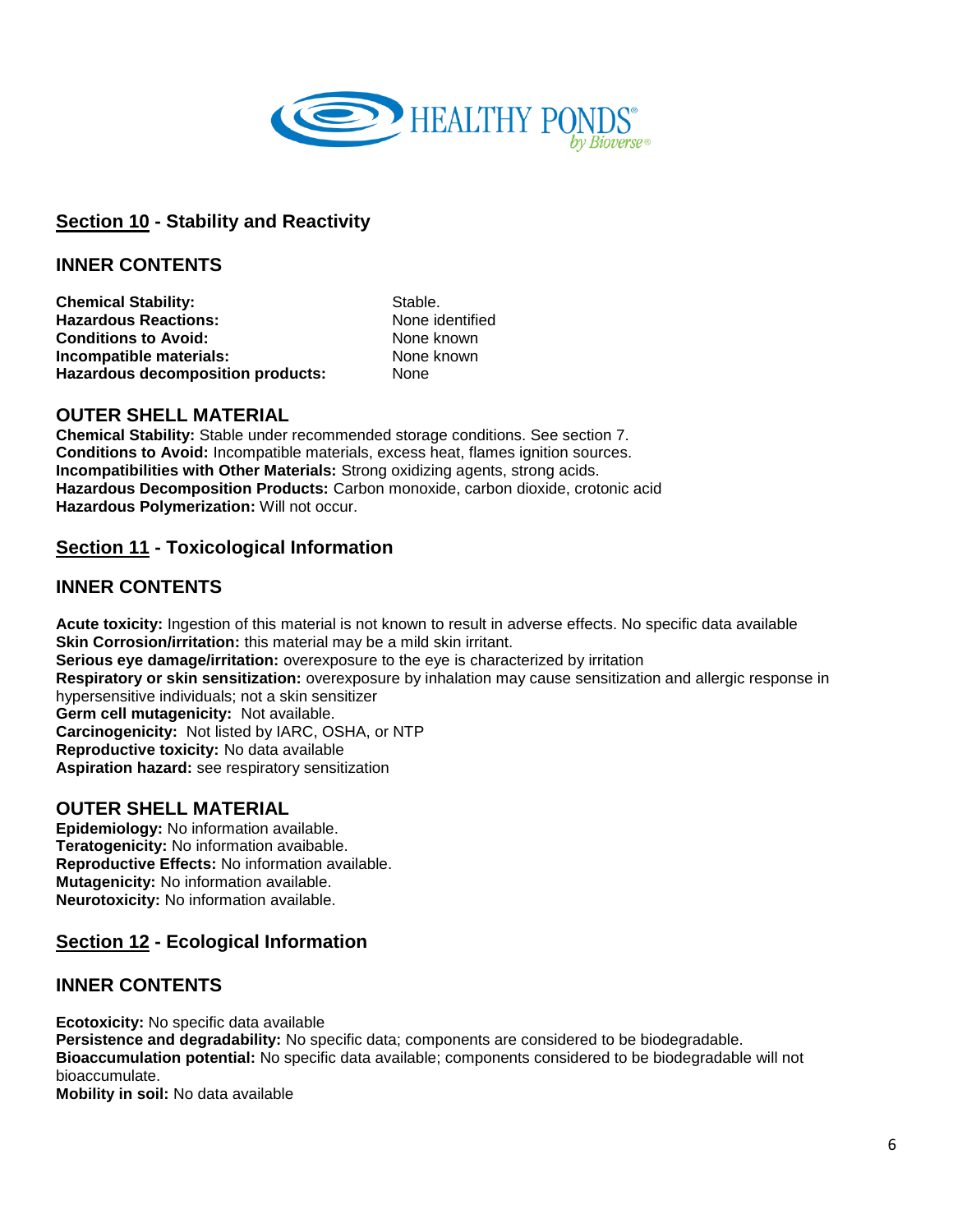

**Results of PBT and vPvB assessment:** No specific data available; the substance does not meet the criteria for characterization as either PBT or vPvB **Other adverse effects:** None known

## **OUTER SHELL MATERIAL**

#### **Mirel base resin has the following certifications for biodegradability:**

BPI-certified to meet U.S. standard for compostable plastics that will compost satisfactorily in municipal and industrial aerobic composting facilities according to ASTM D6400

Vinçotte-ceritified as "OK Biodegradable Water" for nature freshwater environments.

Vinçotte-certified as "OK Biodegradable Soil" for nature soil environments.

Vinçotte-certified as "OK Compost" for biodegradability in industrial composting units to meet E.U. standard for compsotable plastics according to EN 13432 / EN 14995.

Vinçotte-certified as "OK Compost Home" for biodegradability in home composting systems.

P1003 is Vinçotte-certified as "OK biobased" for biobased carbon content of more than 80%, Class 4.

Meets the U.S. standard for non-floating biodegradable plastics in marine environments according to ASTM D7081.

# **Section 13 - Disposal Considerations**

## **INNER CONTENTS**

Chemical waste generators must determine whether a discarded chemical is classified as a hazardous waste. US EPA guidelines for the classification determination are listed in 40 CFR Parts 261.3. Additionally, waste generators must consult state and local hazardous waste regulations to ensure complete and accurate classification.

## **OUTER SHELL MATERIAL**

There are no special requirements. Observe all federal, state, and local environmental regulations. Non-hazardous, biobased, and biodegradable biopolymer resin is not designed to biodegrade in conventional landfills and is not part of the conventional plastics recycling stream.

## **Section 14 - Transport Information**

## **INNER CONTENTS**

**UN Number:** None assigned; the substance is not classified as hazardous for transport. **UN Proper Shipping Name:** Not applicable. **Transport Hazard classes:** Not applicable. **Packing Group: Not applicable. Transport Environmental Hazards:** The substance is not classified as hazardous for transport. **Transport Special Precautions for User:** The substance is not classified as hazardous for transport. **Transport in Bulk (MARPOL):** The substance is not classified as hazardous for transport.

#### **OUTER SHELL MATERIAL**

Not regulated.